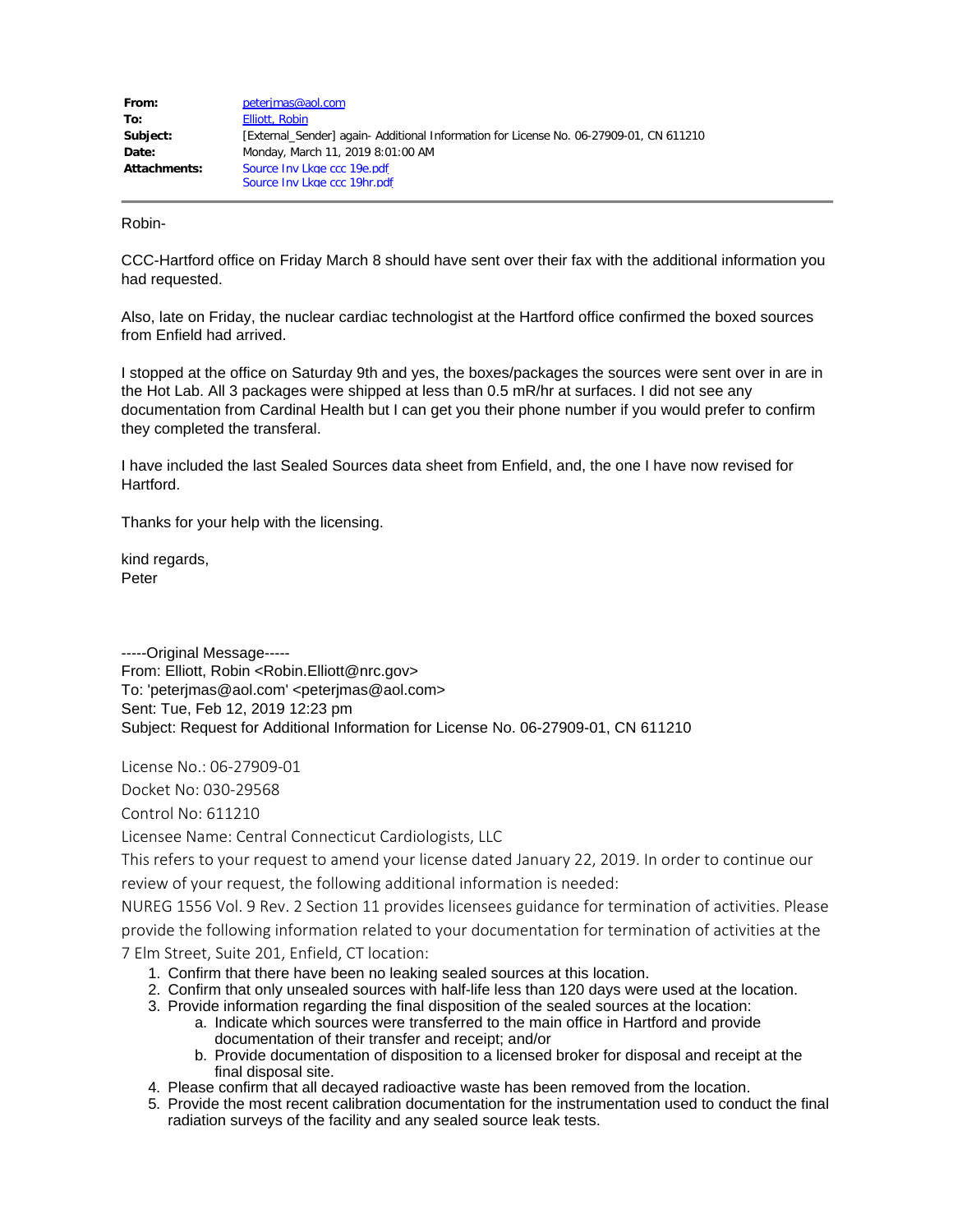Your reply must be an originally signed and dated letter. The letter may be scanned and submitted as a pdf document attached to an email; or it may be transmitted by facsimile to (610) 337-5269; or it may be sent by regular mail. If we do not receive a reply from you within 30 calendar days from the date of this e-mail, we will assume that you do not wish to pursue your amendment request. Please feel free to contact me with any questions you may have at the number listed below. Please respond by e-mail to acknowledge that you have received the e-mail request for additional information.

Regards,

## Robin L. Elliott

Health Physicist Medical & Licensing Assistance Branch Division of Nuclear Materials U.S. NRC, Region I 2100 Renaissance Boulevard, Suite 100 King of Prussia, PA 19406-2713 (610) 337-5076 voice (610) 337-5269 fax Robin.Elliott@nrc.gov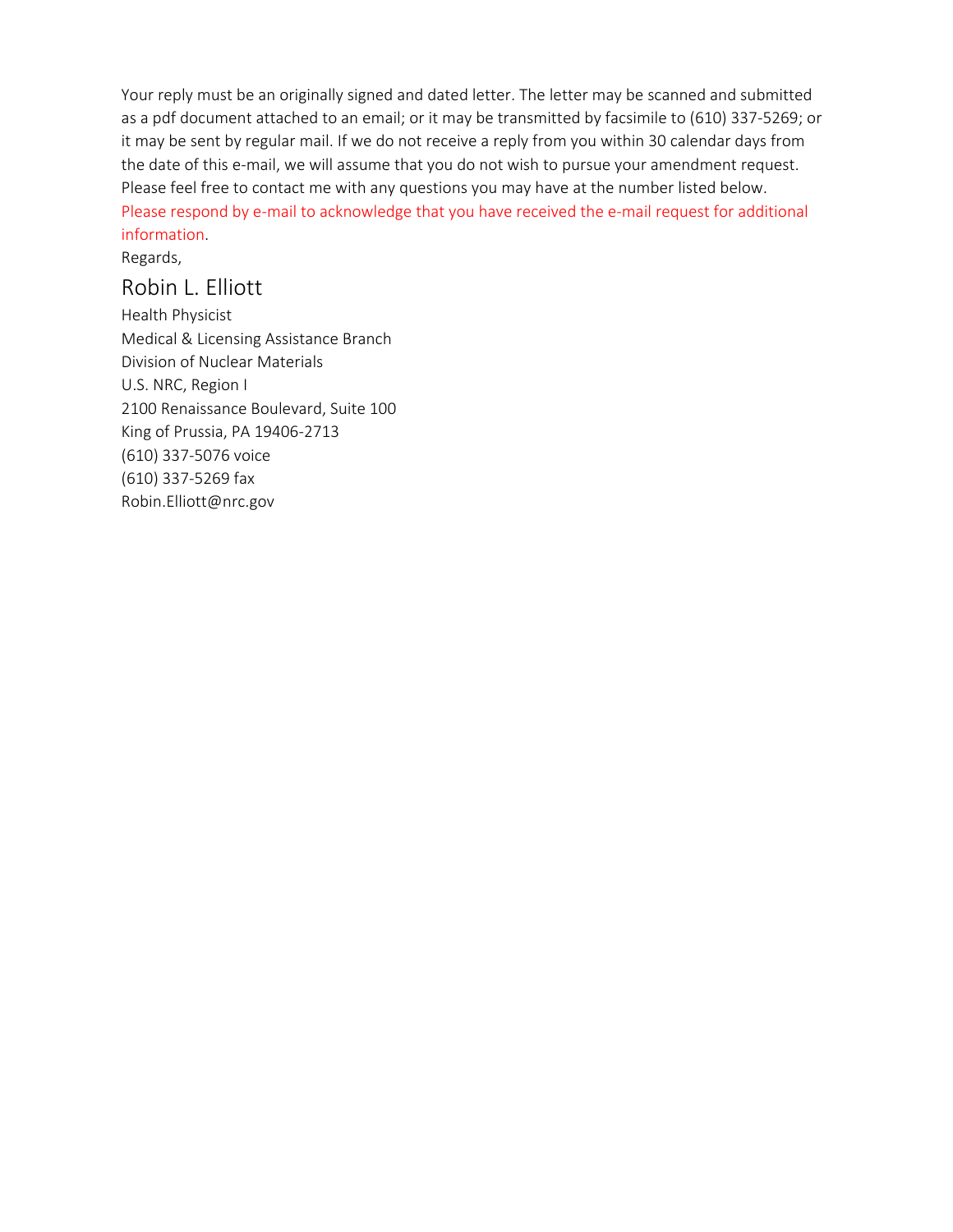## **CENTRAL CT CARDIOLOGISTS @Enfield**

Year: 2019 Sealed Sources - Inventory Record & Leak Test Record

| 0tr. | Period | Source        | Model         | Serial $#$   | Nom Act (uCi) | Location* | Activity (uCi)^ | Leakage (uCi) | Method |
|------|--------|---------------|---------------|--------------|---------------|-----------|-----------------|---------------|--------|
| .,   | Mo Yr  | Ba-133        | SRV133-250U   | 666-17-7     | 286.7         | HL        | 91              | < 0.005       | AW     |
|      |        | $Cs-137$      | SRV137-250U   | 686-12-15    | 254           | HL        | 170.1           | < 0.005       | AW     |
|      | 8.00   | $Co-57$ fld   | NES-8400      | S84001227-01 | 10000         | HL/stored |                 | N/A           |        |
|      |        | Initials: PJM | Date: 1/11/19 |              | RSO:          |           |                 |               |        |

 NOTE: Required for gamma emitters of > 100 uCi activity. Leakage must be < 0.005 uCi (< 11,000 dpm). ^ Present estimated activity. \* Abbreviations: HL-hot lab, IR-imaging room, GC-gamma camera, PC-PET camera. NaI probe if: AW-alcohol wipe, CA-charcoal absorption, or, ID-immersion in detergents. LS if liquid scintillation is used.